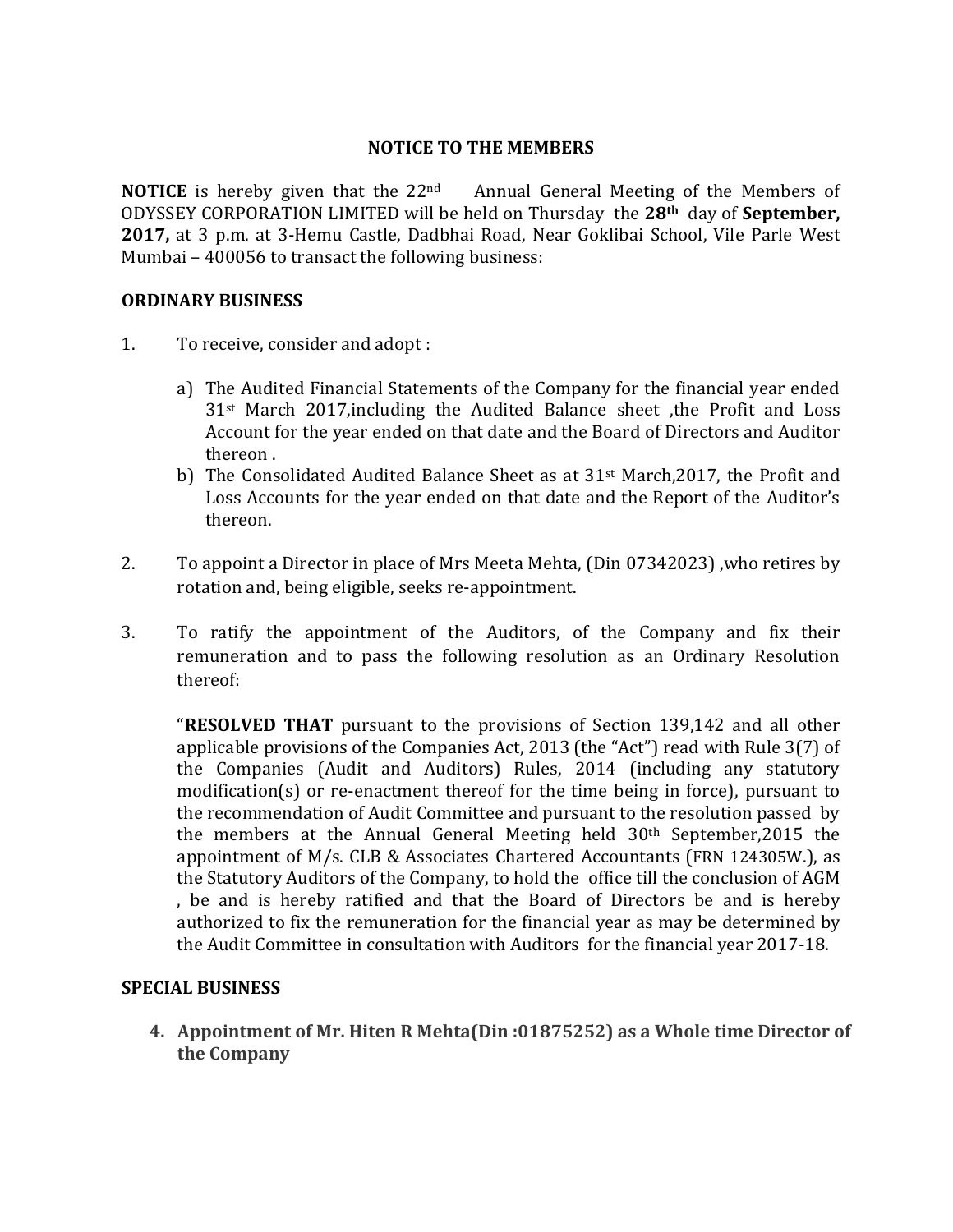To consider and if thought fit, to pass with or without modification(s), the following resolution as a **Ordinary Resolution:**

**"RESOLVED THAT** pursuant to the provisions of Sections196, 197 ,203 and other applicable provisions of the Companies Act, 2013 and the Companies (Appointment and Remuneration of Managerial personnel) Rules, 2014, read with Schedule V of the Companies Act, 2013, including any statutory modification(s) or re-enactment(s) thereof, for the time being in force, the approval of members of the Company be and is hereby accorded to the appointment of Mr **Hiten Mehta (Din :01875252)** as "Executive Director" of the Company, liable to retire by rotation with designation styled as Whole Time director, for a period of three years, on the terms and conditions including remuneration, as recommended by the Nomination and Remuneration Committee and as are set out in the draft of the Agreement to be entered into between the Company and Mr **Hiten Mehta (Din :01875252)**with liberty to the Board of Directors.

RESOLVED FURTHER THAT notwithstanding to the above, in the event of loss or inadequacy of profits in any financial year, the Company shall pay Mr **Hiten Mehta (Din :01875252)** remuneration as decided by the Board or any Committee thereof from time to time as minimum remuneration, with the approval of the Central Government, if necessary.

RESOLVED FURTHER THAT the Board of Directors of the Company be and is hereby authorized to do all such acts, deeds and matters and things as in its absolute discretion it may consider necessary, expedient or desirable to give effect to this resolution and also to revise the remuneration of Mr **Hiten Mehta (Din :01875252)** within the limit stipulated in the Companies Act ,2013

**Registered Office**: 3,Hemu Castle, Dadabhai Road Nr. Goklibai School Vile Parle(west) Mumbai - 400056

 $\mathbf{u}$ 

By Order of the Board

**Sd/-** Place -Mumbai **Hiten R Mehta** 

**Date- 14-08-2017 Authorized Person**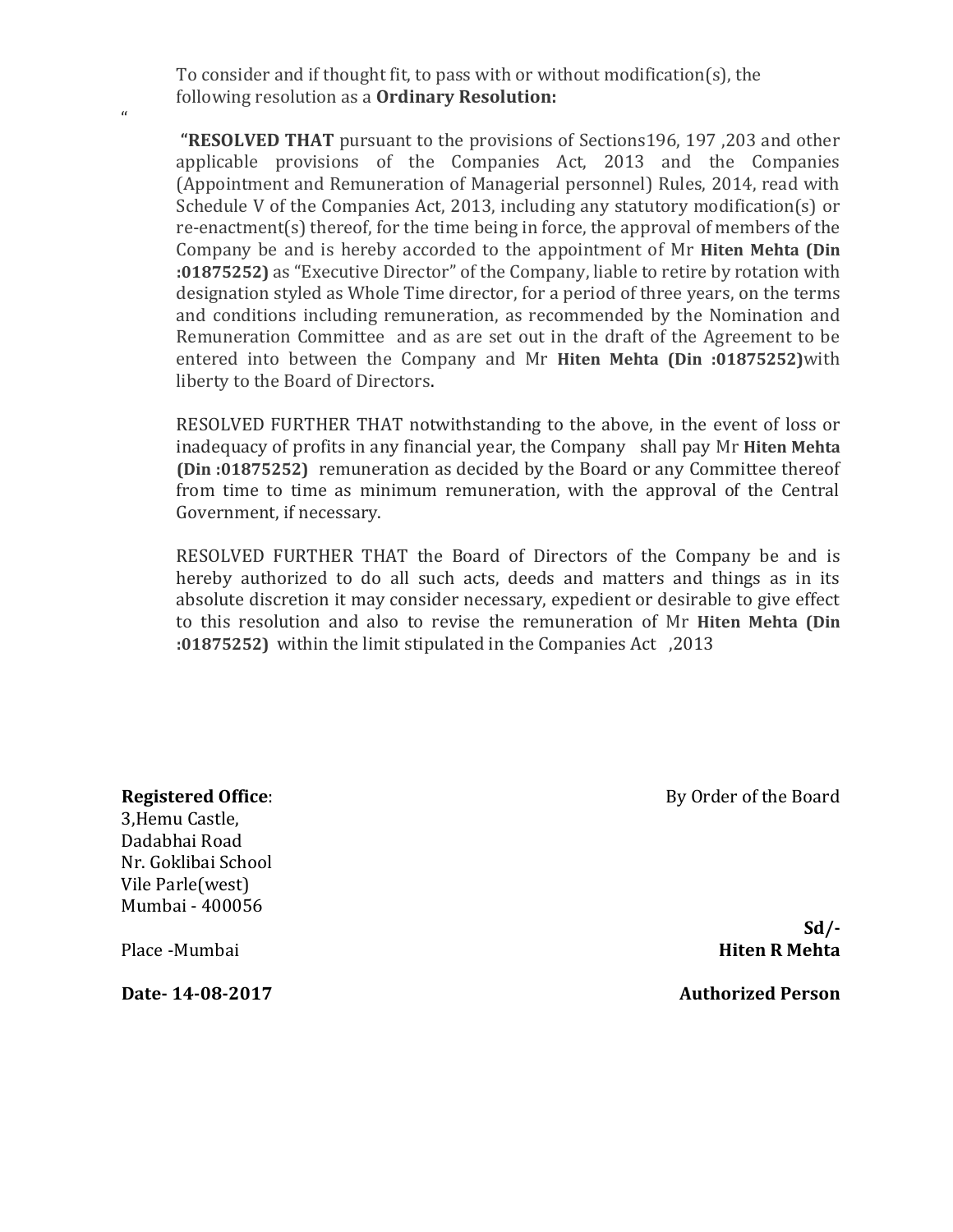### **NOTES**

- 1. The relevant Explanatory Statement pursuant to section 102 (1) of the Companies Act, 2013, in respect of Special Business at the meeting, is annexed hereto and forms part of this notice.
- **2. THE REGISTER OF MEMBERS AND SHARE TRANSFER BOOKS OF THE COMPANY WILL REMAIN CLOSED FROM 22nd SEPTEMBER, 2017 TO 28TH SEPTEMBER, 2017 (BOTH DAYS INCLUSIVE).FOR THE PURPOSE OF ANNUAL GENERAL MEETING.**
- 3. A statement giving the relevant details of the Directors seeking re-appointment under Item Nos. 2 and 4 of the accompanying Notice,
- 4. A member entitled to attend and vote is entitled to appoint a proxy to attend and vote instead of himself and the proxy need not be a member. Proxies in order to be effective must be received by the company not later than forty eight (48) hours before the meeting. Proxies submitted on behalf of limited companies, societies, etc., must be supported by appropriate resolutions/authority, as applicable.

A person can act as proxy on behalf of Members not exceeding fifty (50) and holding in the aggregate not more than 10% of the total share capital of the Company. In case a proxy is proposed to be appointed by a Member holding more than 10% of the total share capital of the Company carrying voting rights, then such proxy shall not act as a proxy for any other person or shareholder.

- 5. A person can act as a proxy on behalf of Members not exceeding fifty in number and holding in the aggregate not more than ten percent of the total share capital of the Company carrying voting rights. A Member holding more than ten percent of the total share capital of the Company carrying voting rights may appoint a single person as a proxy and such person shall not act as proxy for any other person or shareholder.
- 6. Members are requested to bring their attendance slips duly completed and signed mentioning therein details of their DP ID and Client ID/ Folio No.
- 7. In case of joint holders attending the Meeting, only such joint holder who is higher in the order of names will be entitled to vote at the Meeting.
- 8. Relevant documents referred to in the accompanying Notice and in the Explanatory Statements are open for inspection by the Members at the Company's Registered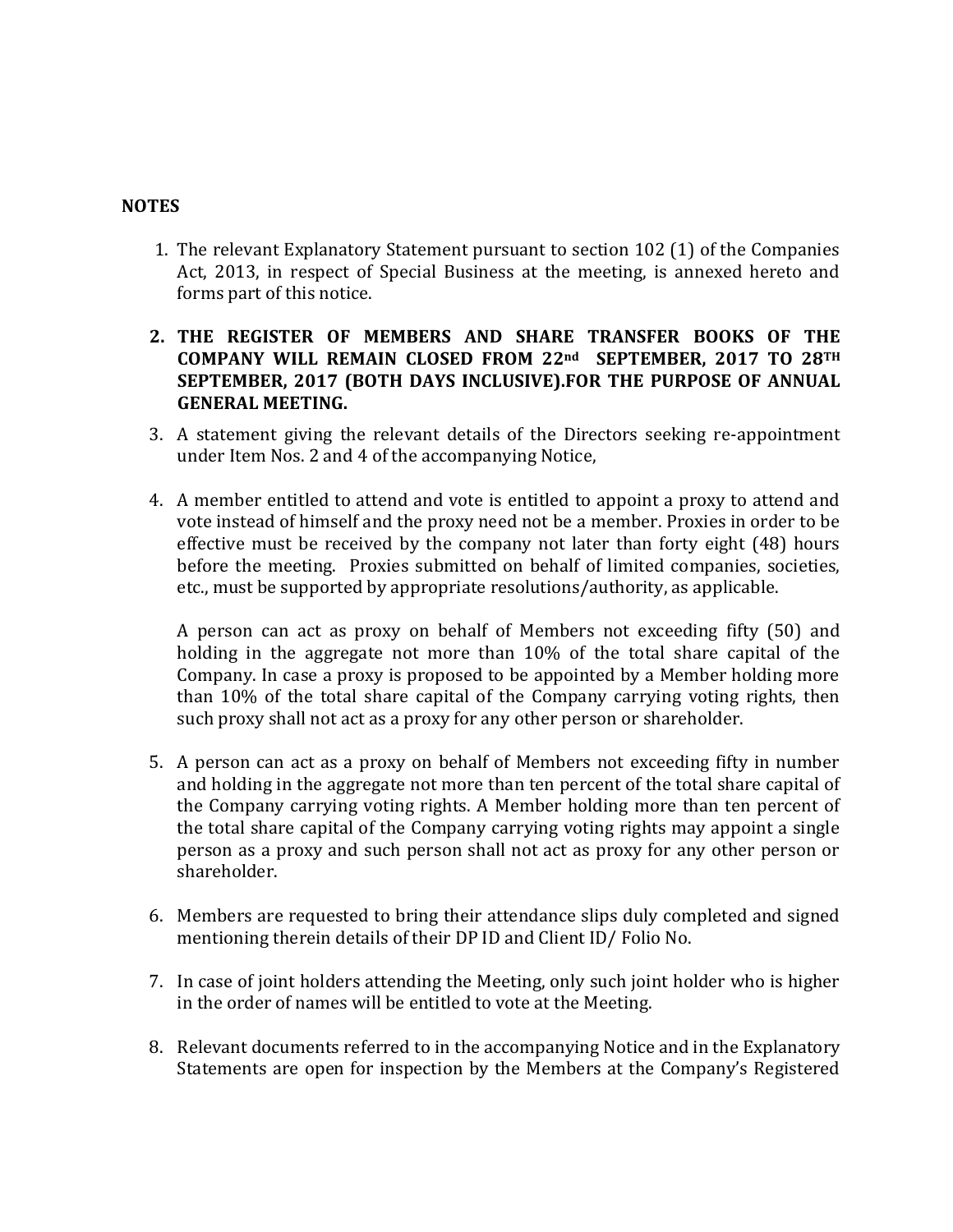Office on all working days of the Company, during business hours up to the date of the Meeting.

- 9. Corporate Members intending to send their authorized representatives to attend the Meeting pursuant to Section 113 of the Companies Act, 2013 are requested to send to the Company, a certified copy of the relevant Board Resolution together with their respective specimen signatures authorizing their representative(s) to attend and vote on their behalf at the Meeting.
- 10. No amount of dividend is remaining unpaid in the dividend account, for the transferred.
- 11. Members seeking any information with regard to the Accounts are requested to write to the Company at an early date, so as to enable the Management to keep the information ready at the meeting.
- 12. The Ministry of Corporate Affairs has taken a "Green Initiative in the Corporate Governance" by allowing paperless compliances by the companies and has issued circulars stating that service of notice/documents including Annual Report can be sent by e-mail to its members. To support this green initiative of the Government in full measure, members are requested to register their e-mail addresses in respect of electronic holdings with the Depository through their concerned Depository Participants. Members who hold shares in physical form are requested to send their e-mail address to the Registrar and Transfer Agent of the Company.
- 13. Additional information, Pursuant to the requirement of Corporate Governance under Regulation 27 of the Listing Regulations entered into with the Stock Exchange ,in respect of all the Directors proposed to be appointed/reappointed at the AGM, are provided as Annexure to the Notice. The Directors have furnished their declaration/consent for their appointment/re appointment as required under the Companies Act, 2013 and rules there under.
- 14. The Notice of the AGM along with the Annual Report 2016-17 is being sent by electronic mode only to those Members whose e-mail addresses are registered with the Company/Depositories, unless any Member has requested for a physical copy of the same. For Members who have not registered their e-mail addresses, physical copies are being sent by the permitted mode.
- 15. Members may also note that the Notice of the 22nd Annual General Meeting and the Annual Report for 2017 will also be available on the website [www.odysseycorp.](http://www.odysseycorp./)in for download.
- 16. Members holding shares in electronic form are requested to intimate immediately any change in their address to their Depository Participants with whom they are maintaining their demat accounts .Members holding shares in physical form are requested to advise any change in their address immediately to the Company.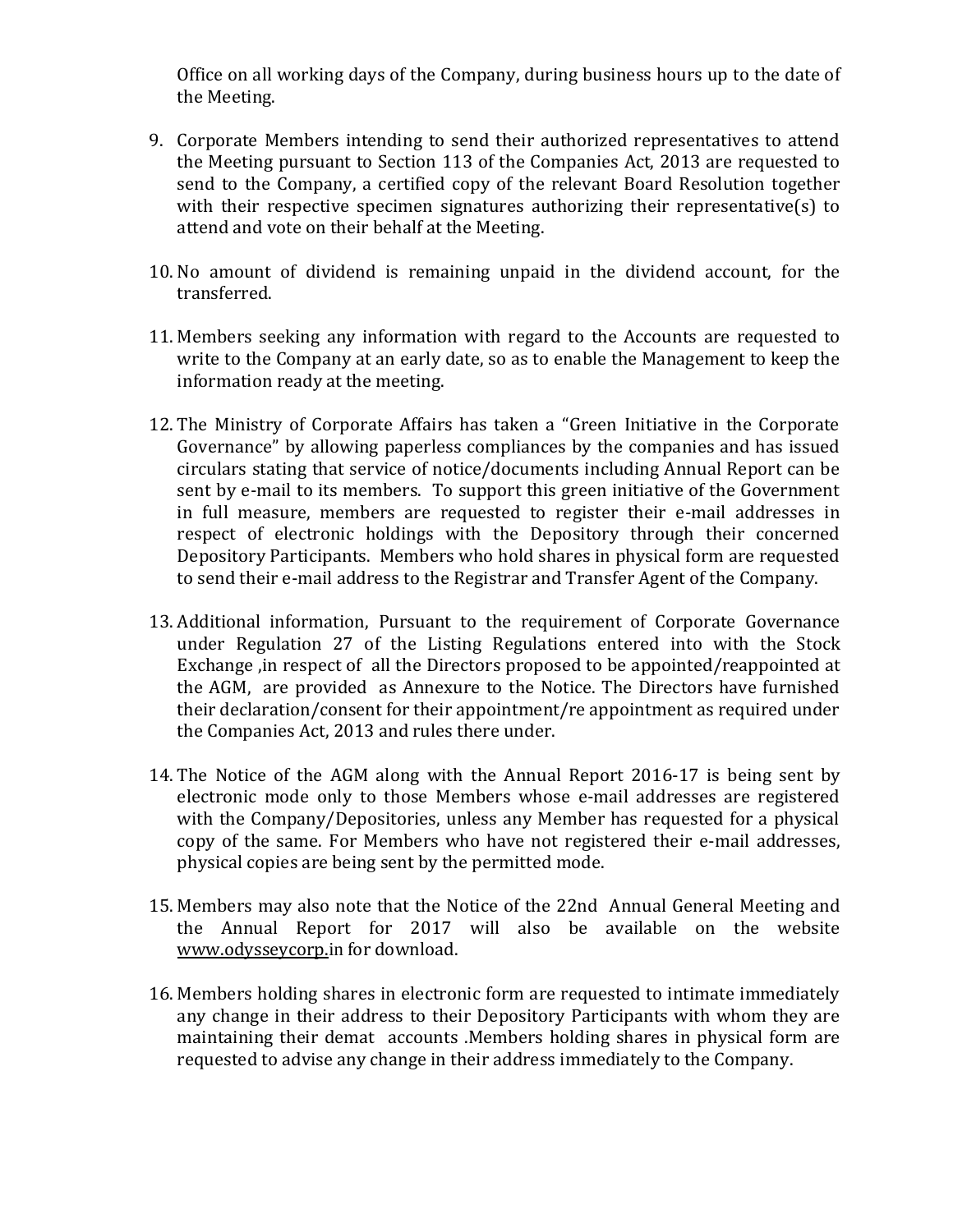- 17. Members, who have not registered their e-mail addresses so far, are requested to register their e-mail address for receiving all communication including Annual Report, Notices, Circulars, etc from the Company electronically.
- 18.The Securities and Exchange Board of India (SEBI) has mandated the submission of Permanent Account Number (PAN) by every Participant in the Securities Market. Members holding shares in electronic form are, therefore, requested to submit their PAN details to Depository Participant(s). Members holding shares in physical form should submit their PAN details to the Company.
- 19Members holding shares in single name and in physical form are advised to make a Nomination in respect of their shareholding in the Company.

# **20. VOTING THROUGH ELECTRONIC MEANS :**

**I.** In compliance with provisions of Section 108 of the Companies Act, 2013 and Rule 20 of the Companies (Management and Administration) Rules, 2014,as amended by the Companies(Management and Administration )Amendment Rules,2015 , the Company is pleased to provide members facility to cast their votes, at the 22nd Annual General Meeting, using an electronic voting system from a place other than venue of the AGM ("remote e voting).The business may be transacted through e-Voting Services provided by Central Depository Services (India) limited (CDSL).

- II. The facility for voting through Polling paper shall be made available at the AGM and the members attending the meeting who has not cast their vote by remote e-voting shall be able to exercise their right at the meeting through ballot or Polling paper.
- III. The members who have cast their vote by remote e-voting prior to the AGM may also attend the AGM but shall not be entitled to cast their vote again.
- IV. The process and manner for remote e-voting are as under:

## **The instructions for members for voting electronically are as under:-**

- **I) In case of members receiving e-mail:**
- (i) Log on to the e-voting website [www.evotingindia.com](http://www.evotingindia.com/)
- (ii) Click on "Shareholders" tab.
- (iii) Now, select the Odyssey Corporation Limited from the drop down menu and click on "SUBMIT"
- (iv) Now Enter your User ID a. For CDSL: 16 digits beneficiary ID,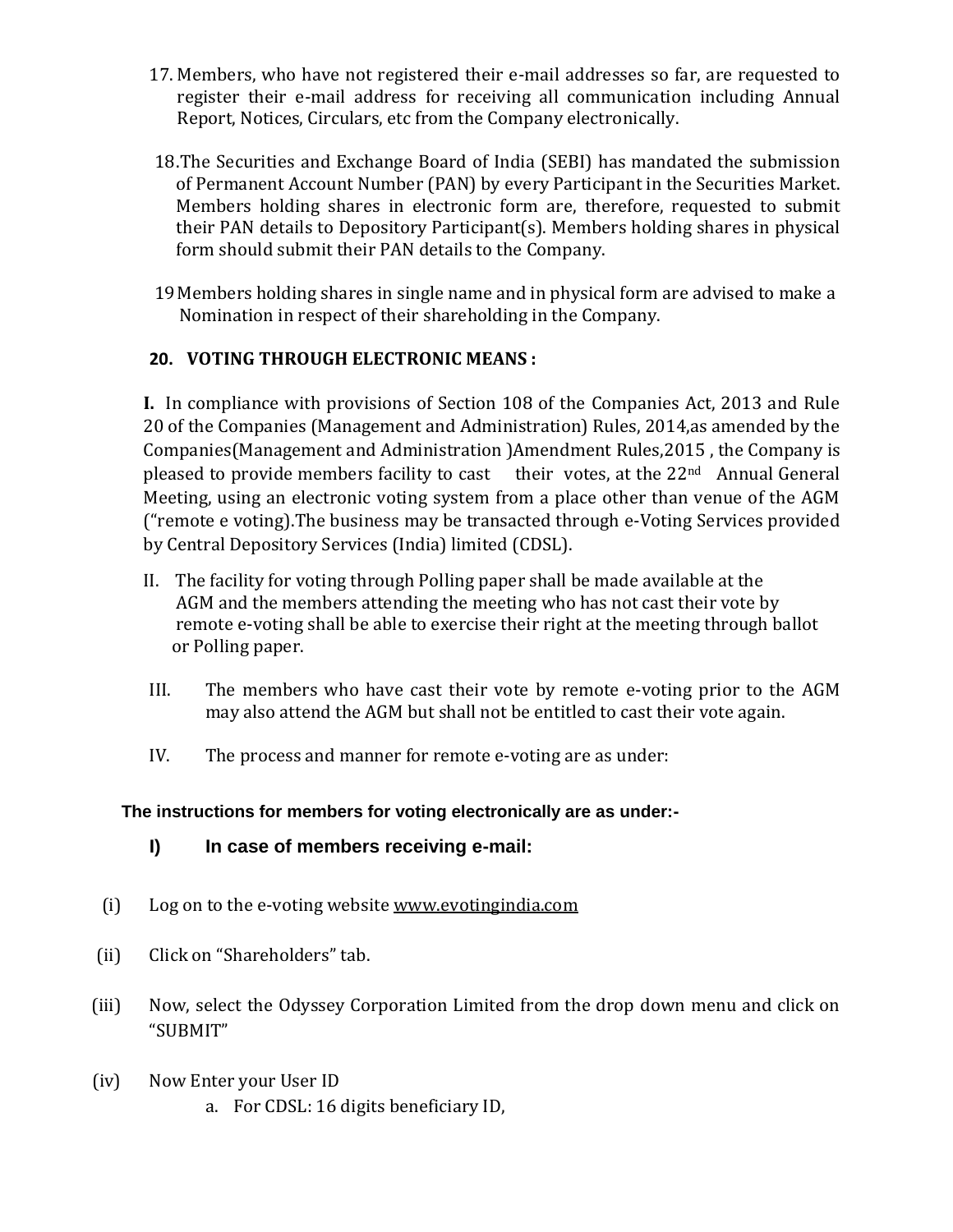- b. For NSDL: 8 Character DP ID followed by 8 Digits Client ID,
- c. Members holding shares in Physical Form should enter Folio Number registered with the Company.
- (v) Next enter the Image Verification as displayed and Click on Login.
- (vi) If you are holding shares in demat form and had logged on to [www.evotingindia.com](http://www.evotingindia.com/) and voted on an earlier voting of any company, then your existing password is to be used.
- (vii) If you are a first time user follow the steps given below:

|             | For Members holding shares in Demat Form and Physical Form                                                                                                                                                                                                                                                                                                                                                                                                                                                        |  |  |
|-------------|-------------------------------------------------------------------------------------------------------------------------------------------------------------------------------------------------------------------------------------------------------------------------------------------------------------------------------------------------------------------------------------------------------------------------------------------------------------------------------------------------------------------|--|--|
| <b>PAN</b>  | Enter your 10 digit alpha-numeric *PAN issued by Income Tax Department                                                                                                                                                                                                                                                                                                                                                                                                                                            |  |  |
|             | (Applicable for both demat shareholders as well as physical shareholders)                                                                                                                                                                                                                                                                                                                                                                                                                                         |  |  |
|             | Members who<br>have<br>not updated their PAN with<br>the<br>Company/Depository Participant are requested to use the first two<br>letters of their name and the last 8 digits of the demat account/folio<br>number in the PAN field.<br>In case the folio number is less than 8 digits enter the applicable<br>number of 0's before the number after the first two characters of the<br>name in CAPITAL letters. Eg. If your name is Ramesh Kumar with<br>folio number 100 then enter RA00000100 in the PAN field. |  |  |
| <b>DOB</b>  | Enter the Date of Birth as recorded in your demat account or in the                                                                                                                                                                                                                                                                                                                                                                                                                                               |  |  |
|             | company records for the said demat account or folio in dd/mm/yyyy                                                                                                                                                                                                                                                                                                                                                                                                                                                 |  |  |
|             | format.                                                                                                                                                                                                                                                                                                                                                                                                                                                                                                           |  |  |
| Dividend    | Enter the Dividend Bank Details as recorded in your demat account or in                                                                                                                                                                                                                                                                                                                                                                                                                                           |  |  |
| <b>Bank</b> | the company records for the said demat account or folio.                                                                                                                                                                                                                                                                                                                                                                                                                                                          |  |  |
| Details     |                                                                                                                                                                                                                                                                                                                                                                                                                                                                                                                   |  |  |
|             | Please enter the DOB or Dividend Bank Details in order to login. If                                                                                                                                                                                                                                                                                                                                                                                                                                               |  |  |
|             | the details are not recorded with the depository or company please                                                                                                                                                                                                                                                                                                                                                                                                                                                |  |  |
|             | enter the member id / folio number in the Dividend Bank details<br>field.                                                                                                                                                                                                                                                                                                                                                                                                                                         |  |  |

- (viii) After entering these details appropriately, click on "SUBMIT" tab.
- (ix) Members holding shares in physical form will then reach directly the Company selection screen. However, members holding shares in demat form will now reach 'Password Creation' menu wherein they are required to mandatorily enter their login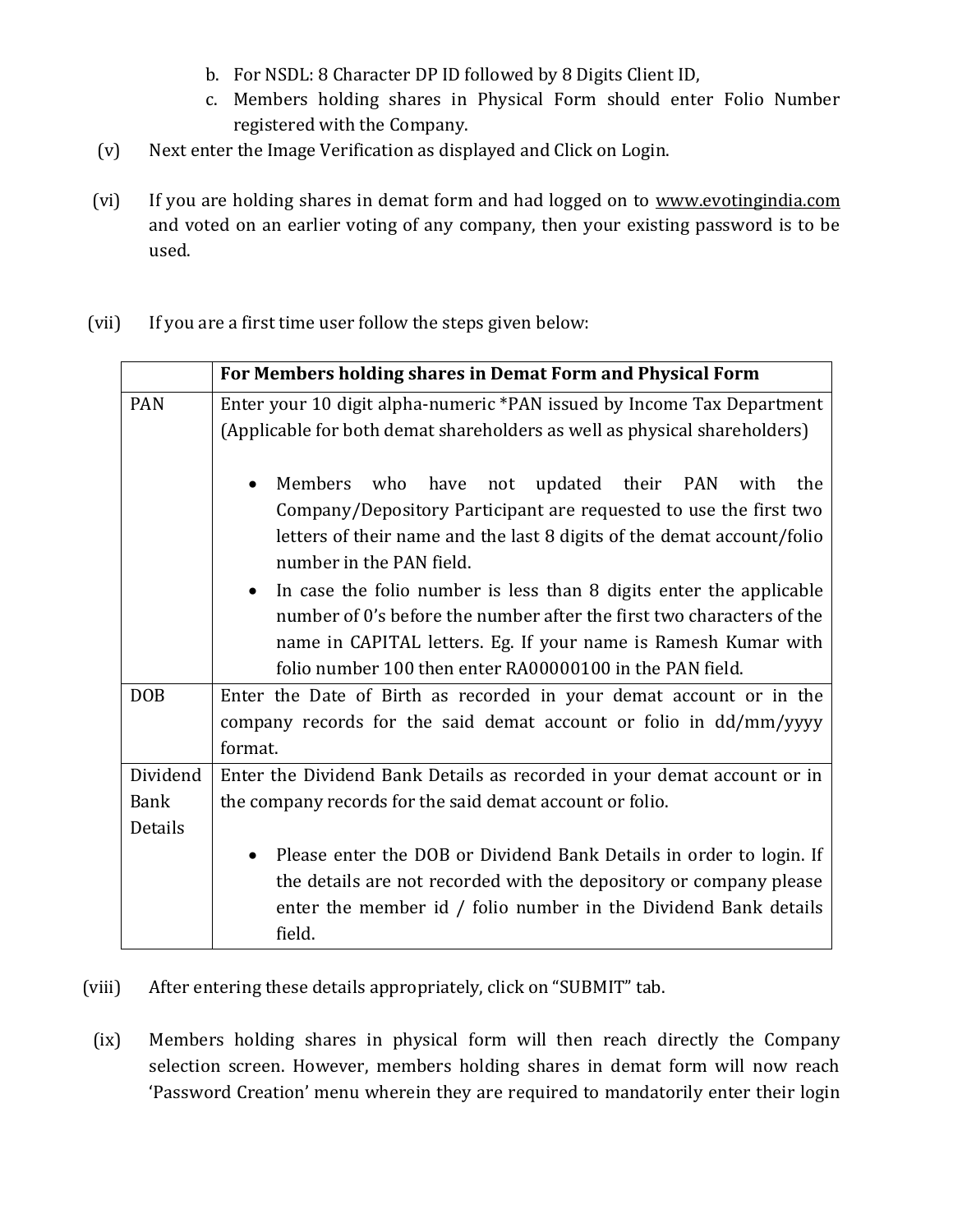password in the new password field. Kindly note that this password is to be also used by the demat holders for voting for resolutions of any other company on which they are eligible to vote, provided that company opts for e-voting through CDSL platform. It is strongly recommended not to share your password with any other person and take utmost care to keep your password confidential.

- (x) For Members holding shares in physical form, the details can be used only for e-voting on the resolutions contained in this Notice.
- (xi) Click on the EVSN for the relevant Odyssey Corporation Limited on which you choose to vote.
- (xii) On the voting page, you will see "RESOLUTION DESCRIPTION" and against the same the option "YES/NO" for voting. Select the option YES or NO as desired. The option YES implies that you assent to the Resolution and option NO implies that you dissent to the Resolution.
- (xiii) Click on the "RESOLUTIONS FILE LINK" if you wish to view the entire Resolution details.
- (xiv) After selecting the resolution you have decided to vote on, click on "SUBMIT". A confirmation box will be displayed. If you wish to confirm your vote, click on "OK", else to change your vote, click on "CANCEL" and accordingly modify your vote.
- (xv) Once you "CONFIRM" your vote on the resolution, you will not be allowed to modify your vote.
- (xvi) You can also take out print of the voting done by you by clicking on "Click here to print" option on the Voting page.
- (xvii) If Demat account holder has forgotten the changed password then Enter the User ID and the image verification code and click on Forgot Password& enter the details as prompted by the system.
	- Non-Individual shareholders (i.e. other than Individuals, HUF, NRI etc.) are required to log on to [https://www.evotingindia.com](https://www.evotingindia.com/) and register themselves as Corporates.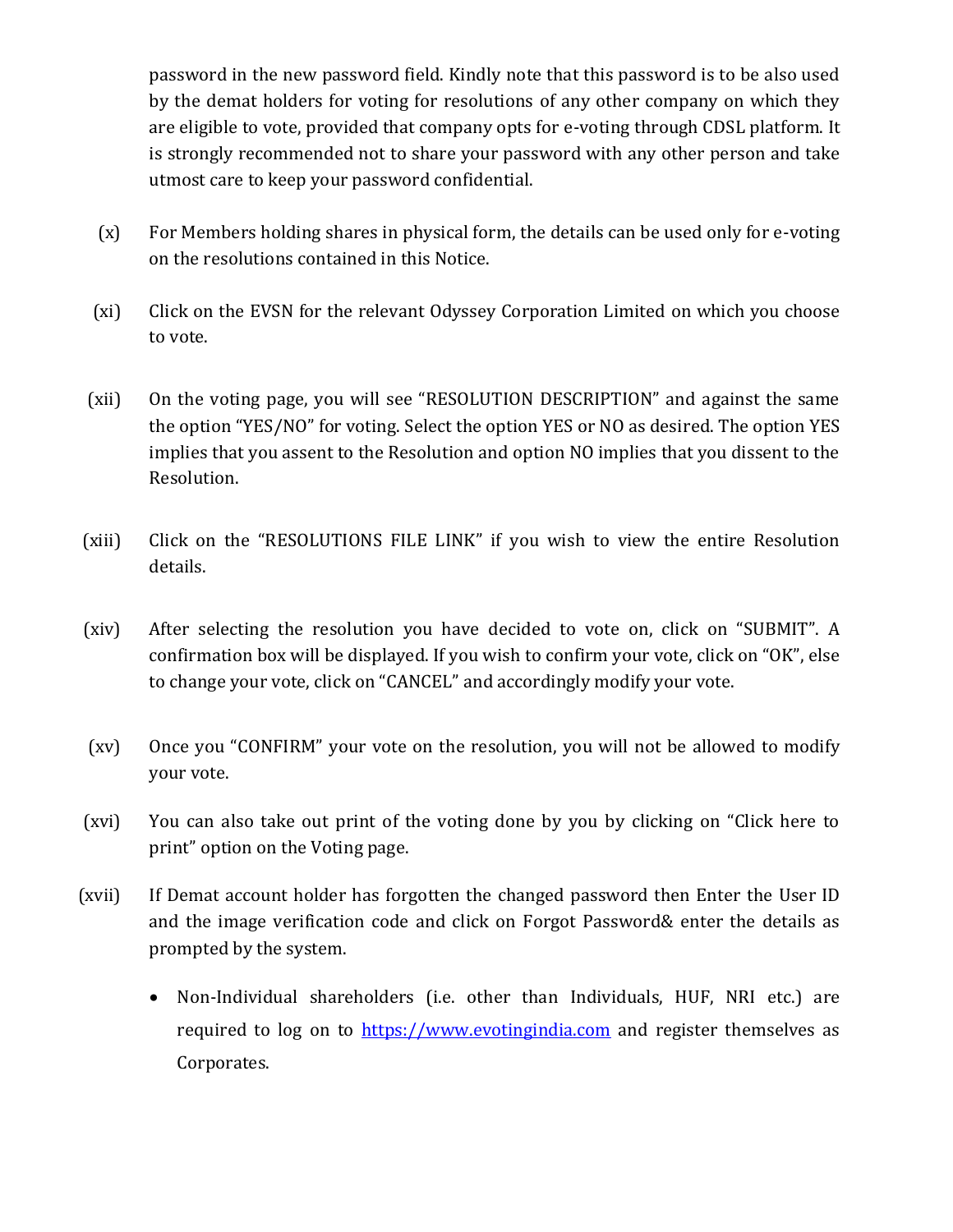- They should submit a scanned copy of the Registration Form bearing the stamp and sign of the entity to [helpdesk.evoting@cdslindia.com.](mailto:helpdesk.evoting@cdslindia.com)
- After receiving the login details they have to create a user who would be able to link the account(s) which they wish to vote on.
- The list of accounts should be mailed to helpdesk.evoting@cdslindia.com and on approval of the accounts they would be able to cast their vote.
- They should upload a scanned copy of the Board Resolution and Power of Attorney (POA)which they have issued in favour of the Custodian, if any, in PDF format in the system for the scrutinizer to verify the same.

## **II) In case of members receiving the physical copy:**

- (A) Please follow all steps from sl. no. (i) to sl. no. (xvii) above to cast vote.
- (B) The remote e-voting period commences on  $25<sup>th</sup>$  Sept, 2017 (9:30 am) and ends on 27th September 2017, (5:00 pm). During this period members' of the Company, holding shares either in physical form or in dematerialized form, as on the cut-off date of  $21^{st}$  September, 2017, may cast their vote by remote e-voting. The remote e-voting module shall be disabled by CDSL for voting thereafter. Once the vote on a resolution is cast by the member, the member shall not be allowed to change it subsequently.
- (C) In case you have any queries or issues regarding e-voting, you may refer the Frequently Asked Questions ("FAQs") and e-voting manual available at [www.evotingindia.comu](http://www.evotingindia.com/)nder help section or write an email to [helpdesk.evoting@cdslindia.com.](mailto:helpdesk.evoting@cdslindia.com)
- **20** Ms. Nishu Jain of M/s Nishu Jain and Associates, has been appointed for as the Scrutinizer for providing facility to the members of the Company to scrutinize the voting and remote e-voting process in a fair and transparent manner.
	- 22 The Chairman shall, at the AGM at the end of discussion on the resolutions on which voting is to be held, allow voting with the assistance of scrutinizer, by use of "Polling Paper"" for all those members who are present at the AGM but have not cast their votes by availing the remote e-voting facility.
	- 23 The Scrutinizer shall, immediately after the conclusion of voting at the Annual General Meeting, will first count the votes cast at the meeting and thereafter unblock the votes cast through remote e-voting in the presence of at least two witnesses not in the employment of the Company and shall make, not later than 3 (three) days of the conclusion of the AGM, a consolidated scrutinizer's report of the total votes cast in favour or against, if any, to the Chairman or a person authorized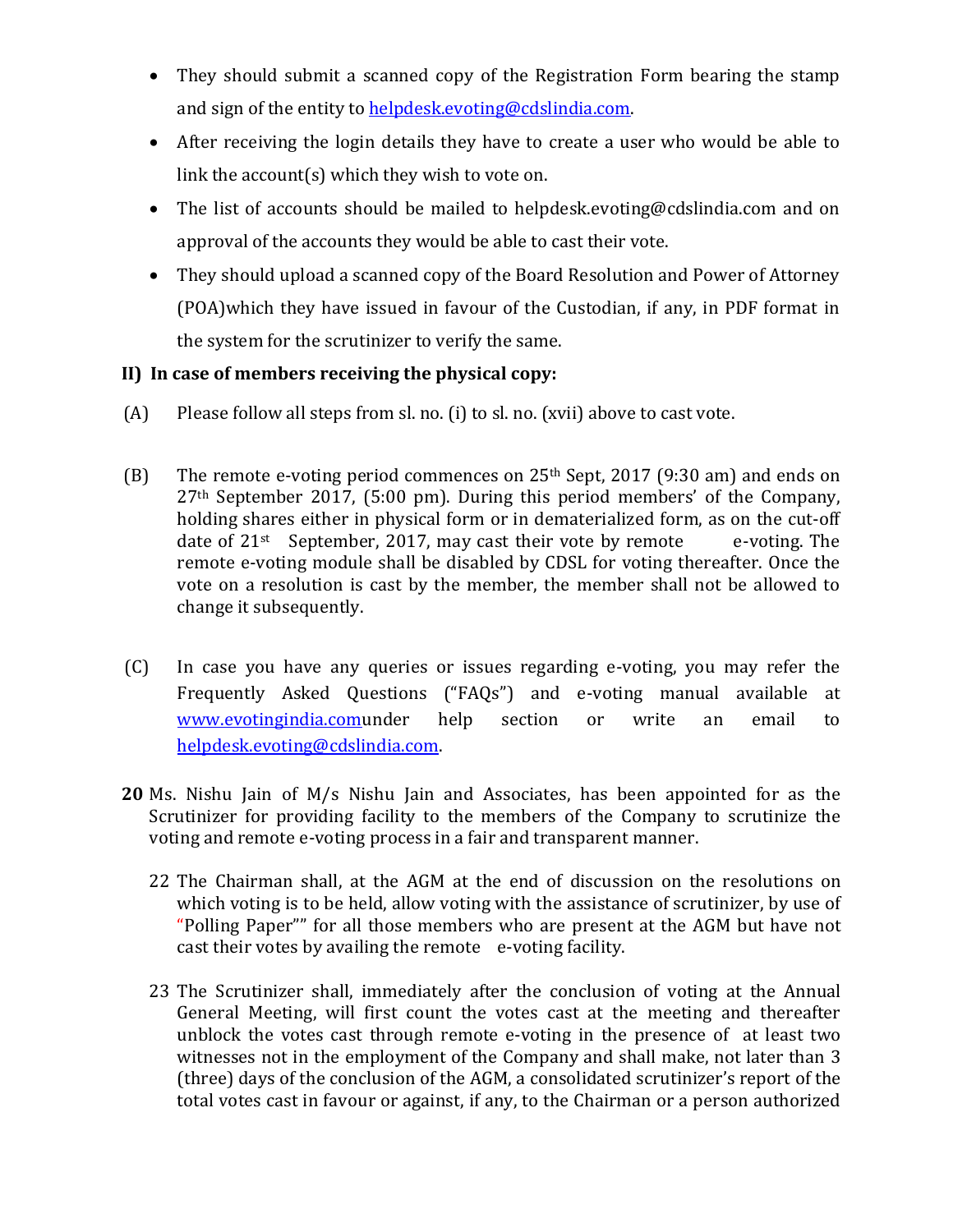by him in writing, who shall countersign the same and declare the result of the voting forthwith.

**24** The Results declared along with the report of the Scrutinizer shall be placed on the website of the Company [www.odysseycorp.in](http://www.odysseycorp.in/) and on the website of CDSL immediately after the declaration of result by the Chairman or a person authorized by him in writing. The results shall also be immediately forwarded to the BSE Limited, Mumbai.

## **EXPLANATORY STATEMENT PURSUANT TO SECTION 102 (1) OF THE COMPANIES ACT, 2013**

The following Explanatory Statements, as required under Section 102 of the Companies Act, 2013, set out all material facts relating to the business under Item Nos. 4 of the accompanying Notice dated August 14th, 2017.

## **ITEM NO. 4**

pursuant to the Sections 149,196,197, schedule V and other applicable provisions of the Companies Act, 2013 read with Rule 8 of Companies (Appointment and Remuneration of Managerial Personnel) Rules, 2014 and subject to the approval of members of the Company in the General Meeting Mr **Hiten Mehta (Din :01875252))**  who was appointed as Additional Director on 30<sup>th</sup> April, 2012, and Director of the Company by the Board of Directors in respect of whom the notice in writing received from the member along with the deposit, proposing her candidature as Director of the Company, be and is hereby appointed as Executive director ,designation styled as Whole Time Director, liable to retire by rotation & Key Managerial Person of the Company with effect from 14th November, 2016 for a period of three years. The remuneration, as recommended by the Nomination & Remuneration Committee was also approved by the Board at its Meeting held on 14th November, 2016, at the monthly remuneration as under:

## **a) Remuneration**

Rs.100000 p.m. (Rupees One Lac only) with such annual increments / increases as may be decided by the Remuneration Committee from time to time

## **b) Perquisites**

Telephone, telefax and other communication facilities at Company's cost for Official purpose.

Subject to any statutory ceiling/s, the appointee may be given any other allowances, perquisites, benefits and facilities as the Remuneration Committee / Board of Directors from time to time may decide.

## **c) Valuation of perquisites**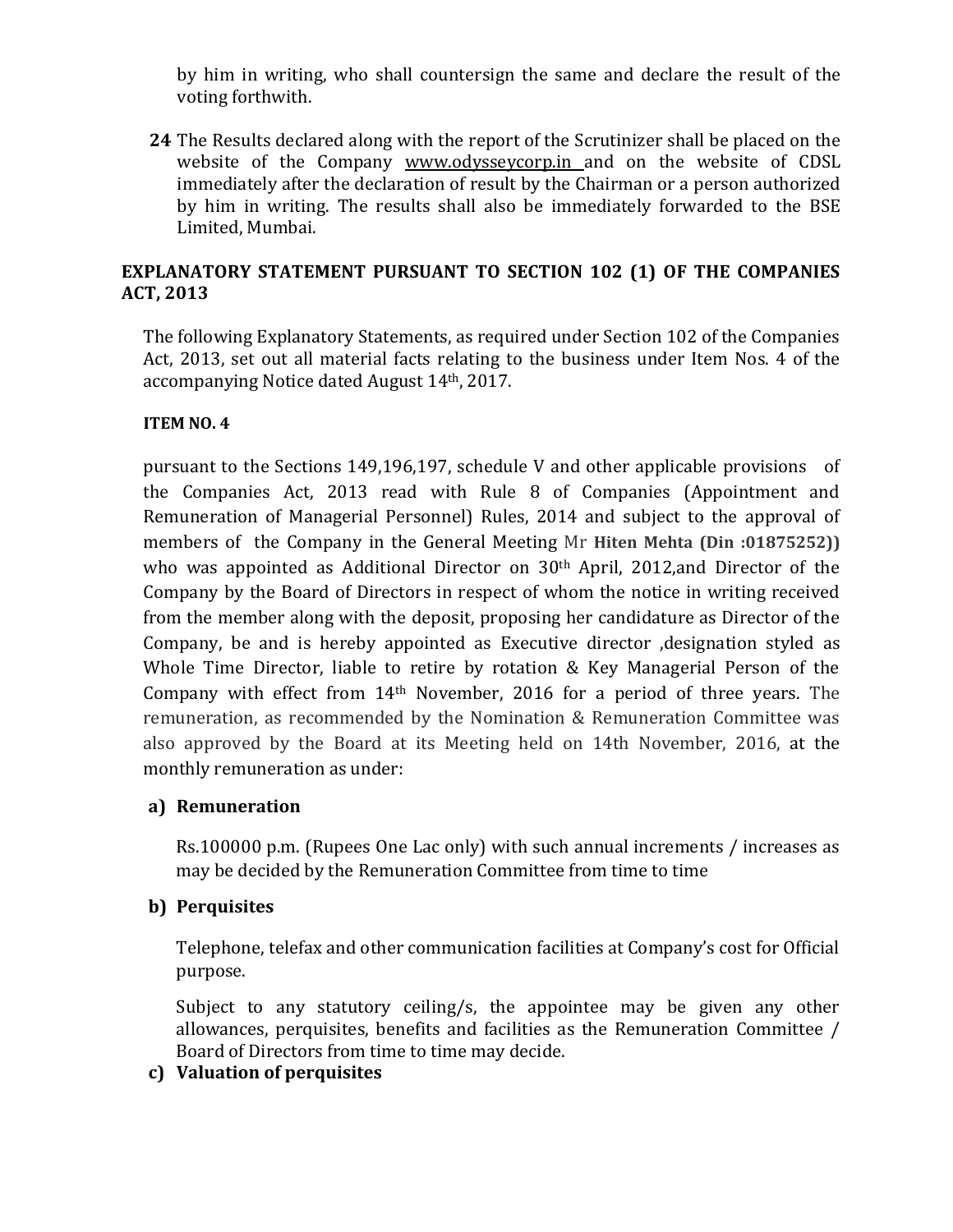Perquisites/allowances shall be valued as per the Income Tax rules, wherever applicable, and in the absence of any such rules, shall be valued at actual cost.

# **d) Minimum remuneration**

In the event of loss or inadequacy of profits in any financial year during the tenure of the appointment, the appointee shall subject to the approval of the Central Government, if required, be paid remuneration by way of salaries and perquisites as set out above, as minimum remuneration, subject to restrictions, if any, set out, from time to time.

## **e) Other terms**

The terms and conditions of the said appointment may be altered and varied from time to time by the Board of Directors as it may, in its discretion, deem fit within the maximum amount payable to the appointee in accordance with the provisions of the said Act or any amendments made therein or with the approval of the Central Government, if required.

**"RESOLVED FURTHER THAT** Mr. Hiten R **Mehta(Din :01875252)** shall be liable to retire by rotation during this tenure of office as Executive Director of the company."

**"RESOLVED FURTHER THAT** any of the Directors of the Company be and is hereby severally authorized on behalf of the Company to do all such acts, deeds, matters, things as are considered necessary and expedient to give effect to this resolution including issuing notices to the members of the Company and filing necessary forms with the Office of Registrar of Companies."

The Board commends passing of the resolution for the Director.

 By Order of the Board  **Sd/- Hiten R Mehta Authorised Person**

**3,Hemu Castle Dadabhai Road Nr Goklibai School Vile Parle West Mumbai- 400056**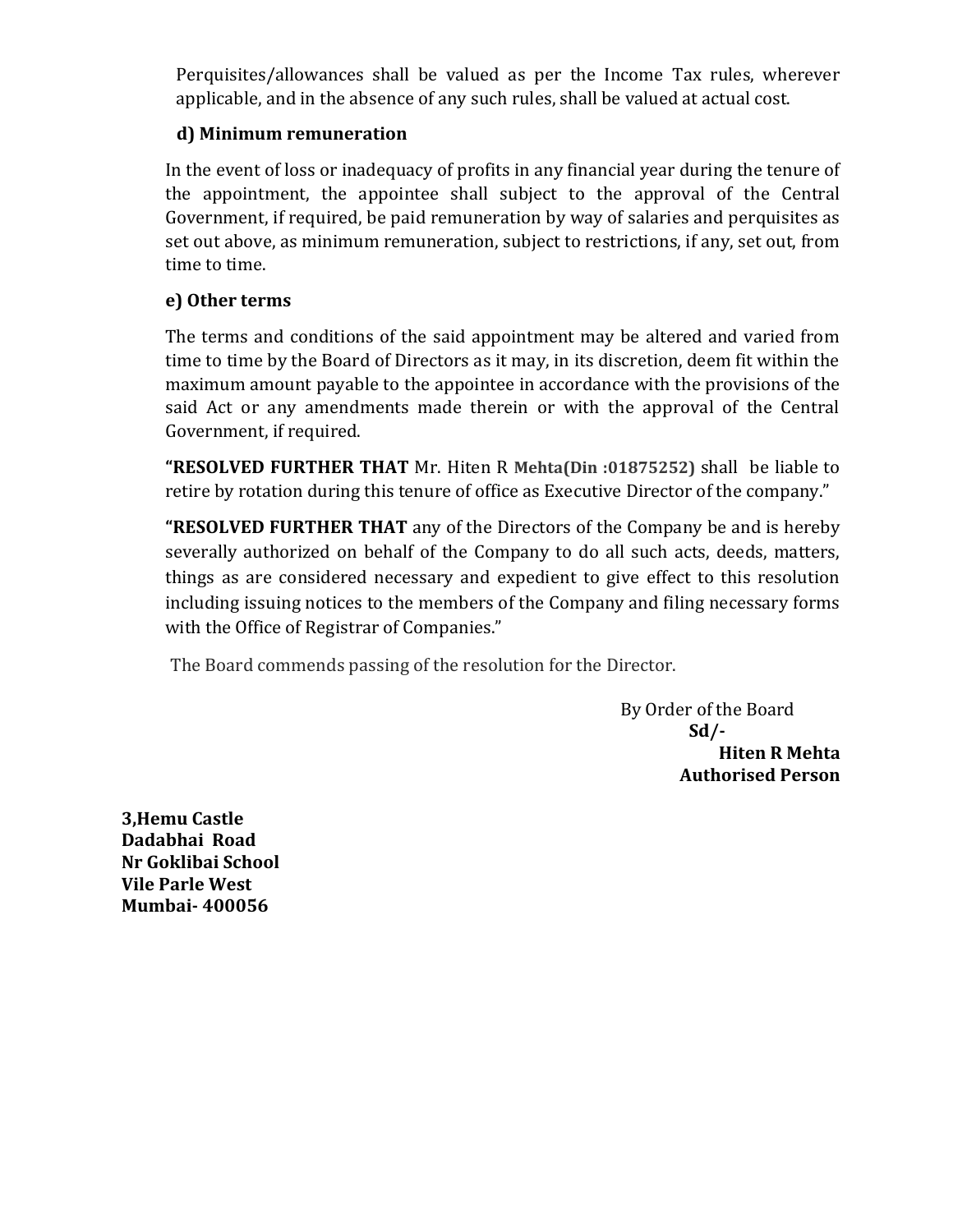# **ODYSSEY CORPORATION LTD.**

(CIN No.: L67190MH1995PLC085403) 3 Hemu Castle,Dadabhai Road,Near Goklibai School ,Vile Parle West ,Mumbai 400056 on Phone No. 022-26241111/26248888 ,FAX – 022 26241108, Website – [www.odysseycorp.in](http://www.odysseycorp.in/) , Email – odysseycl9999@gmail.com

## **PROXY FORM**

## **[Pursuant to section 105(6) of the Companies Act, 2013 and rule 19(3) of the Companies (Management and Administration) Rules, 2014]**

| Name of the Member(s)                                                                                      |                      |            |       |  |  |
|------------------------------------------------------------------------------------------------------------|----------------------|------------|-------|--|--|
| <b>Registered Address</b>                                                                                  |                      |            |       |  |  |
| E-mail Id                                                                                                  | Folio No / Client ID |            | DP ID |  |  |
| I/We, being the member(s) of $\overline{\phantom{a}}$<br>shares of the above named company. Hereby appoint |                      |            |       |  |  |
| Name:                                                                                                      |                      | E-mail Id: |       |  |  |
| Address:                                                                                                   |                      |            |       |  |  |
| Signature, or failing him                                                                                  |                      |            |       |  |  |

| Name:                     | E-mail Id: |  |
|---------------------------|------------|--|
| Address:                  |            |  |
| Signature, or failing him |            |  |

| Name:                     | E-mail Id: |
|---------------------------|------------|
| Address:                  |            |
| Signature, or failing him |            |

as my/ our proxy to attend and vote( on a poll) for me/us and on my/our behalf at the 22<sup>nd</sup> Annual General Meeting of the company, to be held on the Thursday ,28th day of September 2017 at 3 p.m. at 3 Hemu Castle ,Dadabhai Road, Near Goklibai School ,Vile Parle West ,Mumbai 400056 and at any adjournment thereof in respect of such resolutions as are indicated below: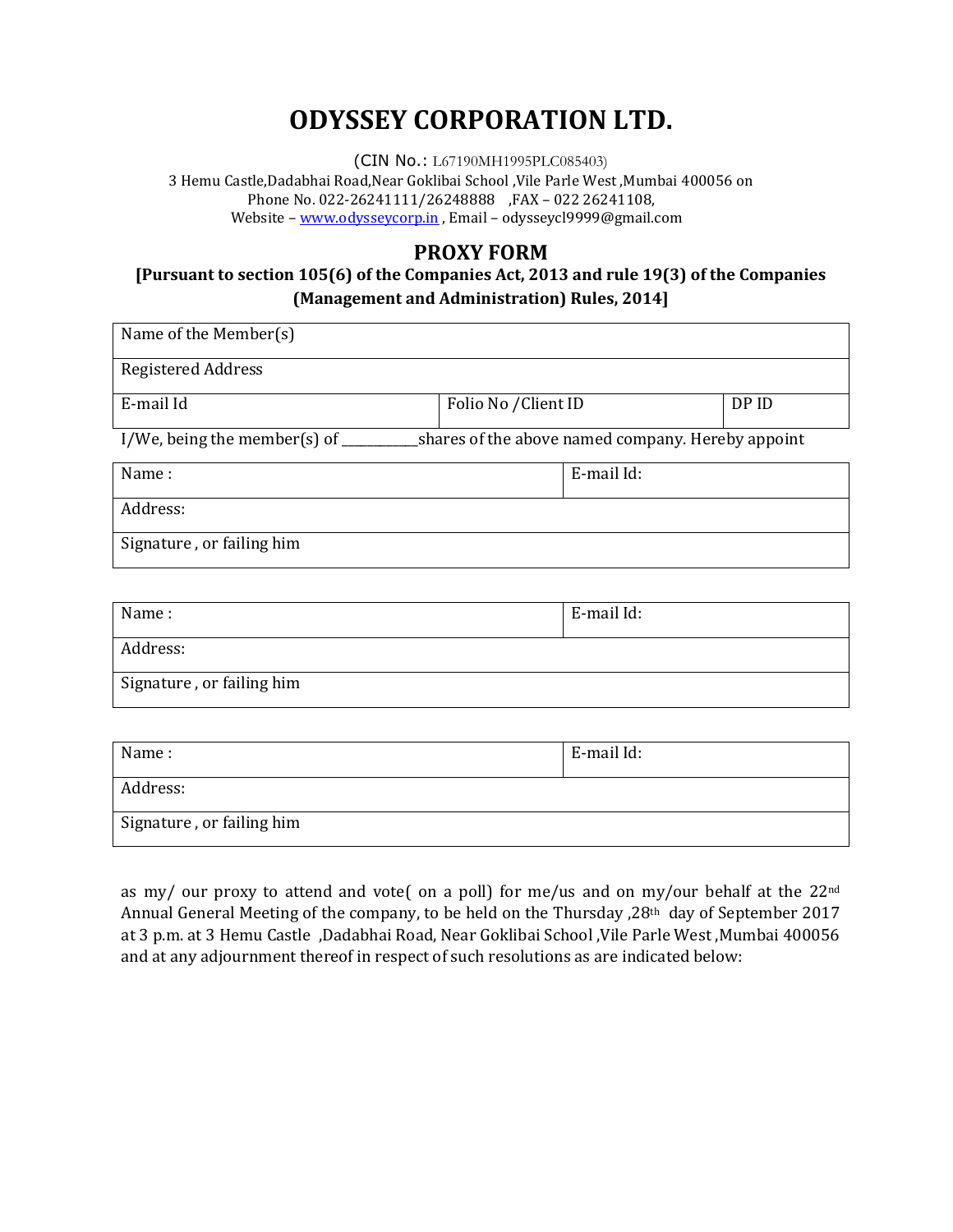#### **Resolution No.**

| SI. | <b>Resolution(S)</b>                                                                                                                                                  | <b>Vote</b> |                |
|-----|-----------------------------------------------------------------------------------------------------------------------------------------------------------------------|-------------|----------------|
| No. |                                                                                                                                                                       | For         | <b>Against</b> |
| 1.  | Adoption of statement of Profit & Loss, Balance Sheet, report of<br>Director's and Auditor's (Standalone and Consolidated) for the<br>financial year 31st March, 2017 |             |                |
| 2.  | Appoint a Director in place of Meeta Mehta (holding DIN 07342023),<br>Director, who retires by rotation, and being eligible, offers herself for<br>re-appointment     |             |                |
| 3.  | Ratification of M/s. CLB & Associates, Chartered Accountants as<br>Statutory Auditors & fixing their remuneration                                                     |             |                |
| 4.  | Appointment of Mr. Hiten R Mehta(Din:01875252) as Whole -<br>Time Director.                                                                                           |             |                |
| 5.  |                                                                                                                                                                       |             |                |

\* Applicable for investors holding shares in Electronic form.

Signed this \_\_\_\_\_day of \_\_\_\_\_2017

Signature of Shareholder Signature of Proxy holder Signature of the shareholder

across Revenue Stamp

Affix Revenue

Stamps

Note:

1) This form of proxy in order to be effective should be duly completed and deposited at the Registered Office of the Company not less than 48 hours before the commencement of the Meeting.

2) The proxy need not be a member of the company